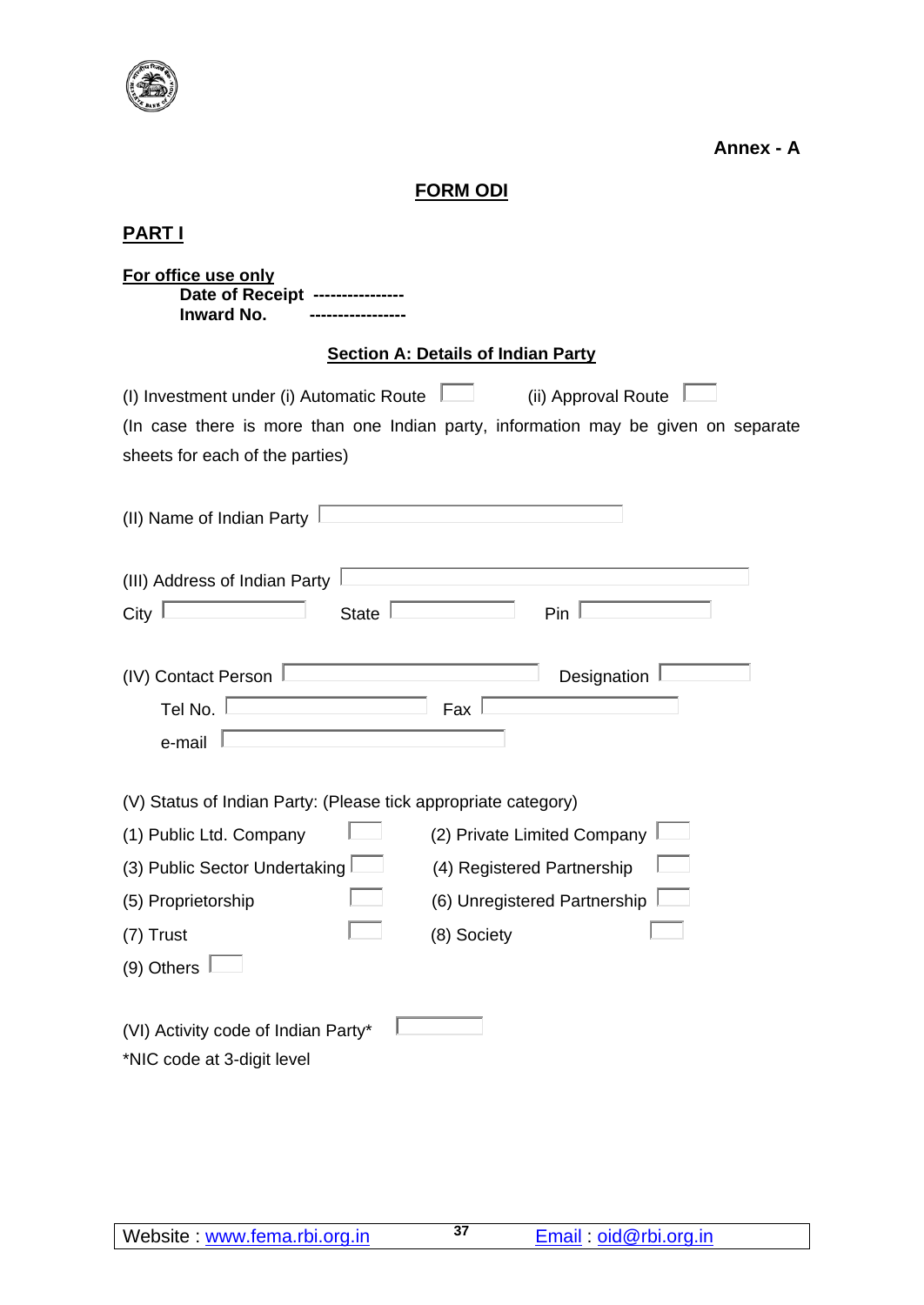

**[If the Indian Party is engaged in Financial sector or falls under the category of Proprietorship, Unregistered Partnership or Financial sector, please furnish the details in Item VII below].**

 (Amt. in Rs. 000s) Particulars Particulars Particulars Particulars Press, 1989. 31-3- Year 2 31-3 Year 3 31-3 Foreign exchange earnings (excluding equity exports to JV/WOS) Net profit Paid-up Capital Net worth of (a) Indian Party (b) Group Company@

(VII) Financial particulars of the Indian Party for the last 3 years

@ In terms of Explanation to Regulation 6 (3) of Notification No. FEMA 120/ RB-2004 dated July 7, 2004

(VIII) Particulars of existing Joint Ventures (JV) and Wholly Owned Subsidiaries (WOS) already in operation or under implementation, of the Indian party and its group concerns:

| Sr.<br>No. | Name of Indian Party | Unique Identification Number allotted by<br><b>Reserve Bank</b> |
|------------|----------------------|-----------------------------------------------------------------|
|            |                      |                                                                 |
|            |                      |                                                                 |
| 3.         |                      |                                                                 |
|            |                      |                                                                 |
|            |                      |                                                                 |

(IX) Whether the proposed investment is (Tick the appropriate box)

(a) New Project  $\Box$  (Please furnish the details in Section B)

(b) Existing Project<sup>\*</sup>  $\Box$  (Please furnish the details in Section C)

\* Acquisition of stake in an already existing JV/WOS overseas promoted by an Indian party.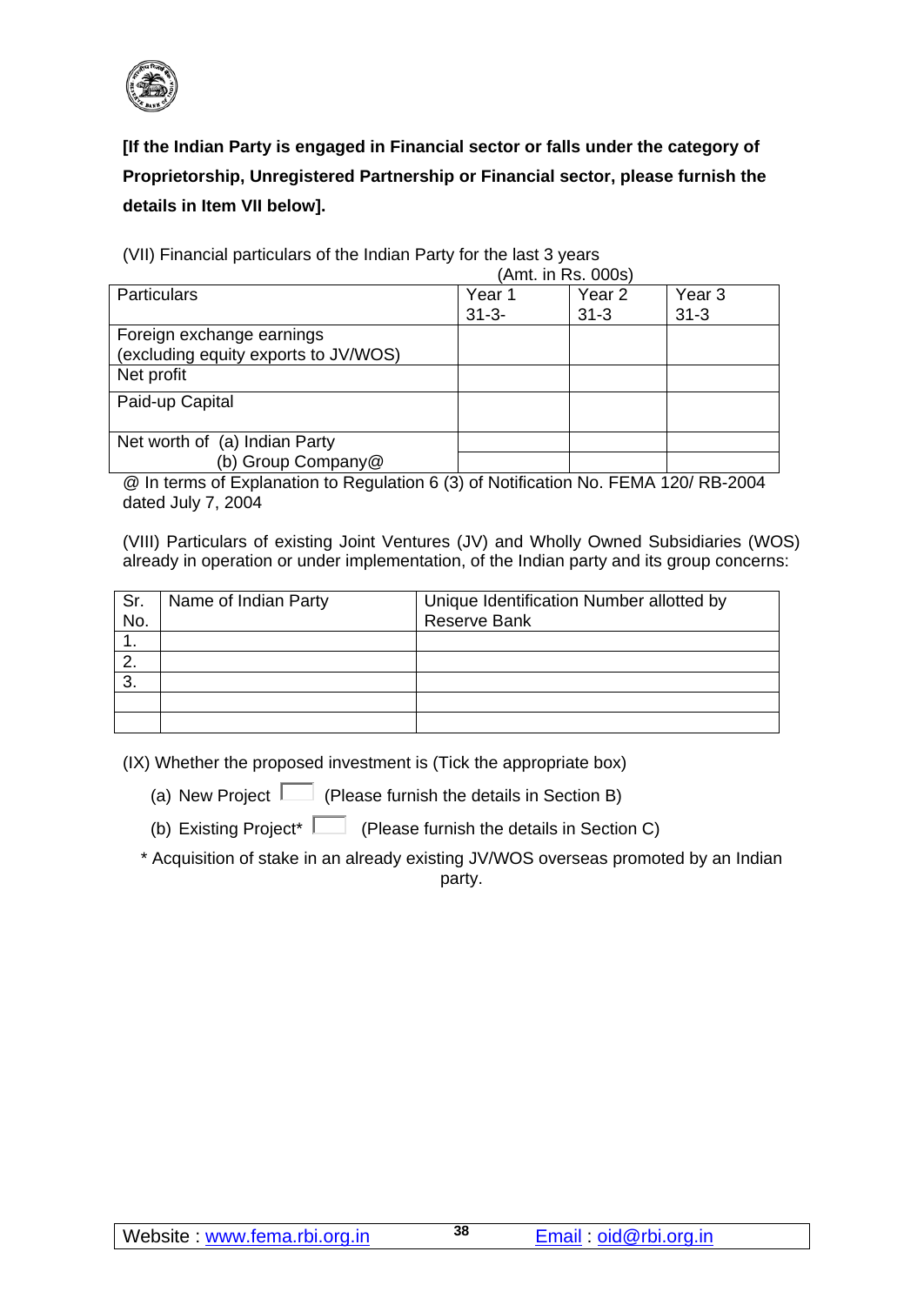

## **Section B: Details of Investment in New Project**

| For Reserve Bank use only<br><b>Unique Identification Number</b>                                                                                                                                                                                                                 |                                                                                 |                            |  |  |  |     |  |  |  |  |
|----------------------------------------------------------------------------------------------------------------------------------------------------------------------------------------------------------------------------------------------------------------------------------|---------------------------------------------------------------------------------|----------------------------|--|--|--|-----|--|--|--|--|
|                                                                                                                                                                                                                                                                                  |                                                                                 |                            |  |  |  |     |  |  |  |  |
|                                                                                                                                                                                                                                                                                  |                                                                                 |                            |  |  |  |     |  |  |  |  |
| (I) Purpose of investment (Please tick appropriate category)<br>(b) Contribution in WOS $\vert$<br>(a) Participation in JV<br>(c) Full acquisition of a foreign concern<br>(d) Partial acquisition of a foreign concern<br>(e) Investment in unincorporated entity<br>(f) Others |                                                                                 |                            |  |  |  |     |  |  |  |  |
|                                                                                                                                                                                                                                                                                  |                                                                                 | (II) Particulars of JV/WOS |  |  |  |     |  |  |  |  |
|                                                                                                                                                                                                                                                                                  |                                                                                 | (a) Name of JV/WOS         |  |  |  |     |  |  |  |  |
|                                                                                                                                                                                                                                                                                  |                                                                                 | (b) Address of JV/WOS      |  |  |  |     |  |  |  |  |
|                                                                                                                                                                                                                                                                                  | (c) Name of the country<br>(d) e-mail<br>(e) Accounting year followed by JV/WOS |                            |  |  |  |     |  |  |  |  |
|                                                                                                                                                                                                                                                                                  | (III) Activity code of JV/WOS                                                   |                            |  |  |  |     |  |  |  |  |
| (IV) Whether JV/WOS is SPV (Y/N)?<br>#                                                                                                                                                                                                                                           |                                                                                 |                            |  |  |  |     |  |  |  |  |
| # If Y, Please furnish the details in Section D                                                                                                                                                                                                                                  |                                                                                 |                            |  |  |  |     |  |  |  |  |
| <b>Proposed Capital Structure</b>                                                                                                                                                                                                                                                |                                                                                 |                            |  |  |  |     |  |  |  |  |
|                                                                                                                                                                                                                                                                                  | [a] Indian Party (ies)<br>% stake<br>Foreign partner(s)<br>% stake<br>[b]       |                            |  |  |  |     |  |  |  |  |
| (1)                                                                                                                                                                                                                                                                              |                                                                                 |                            |  |  |  | (1) |  |  |  |  |

 $(2)$  (2)  $(3)$   $(3)$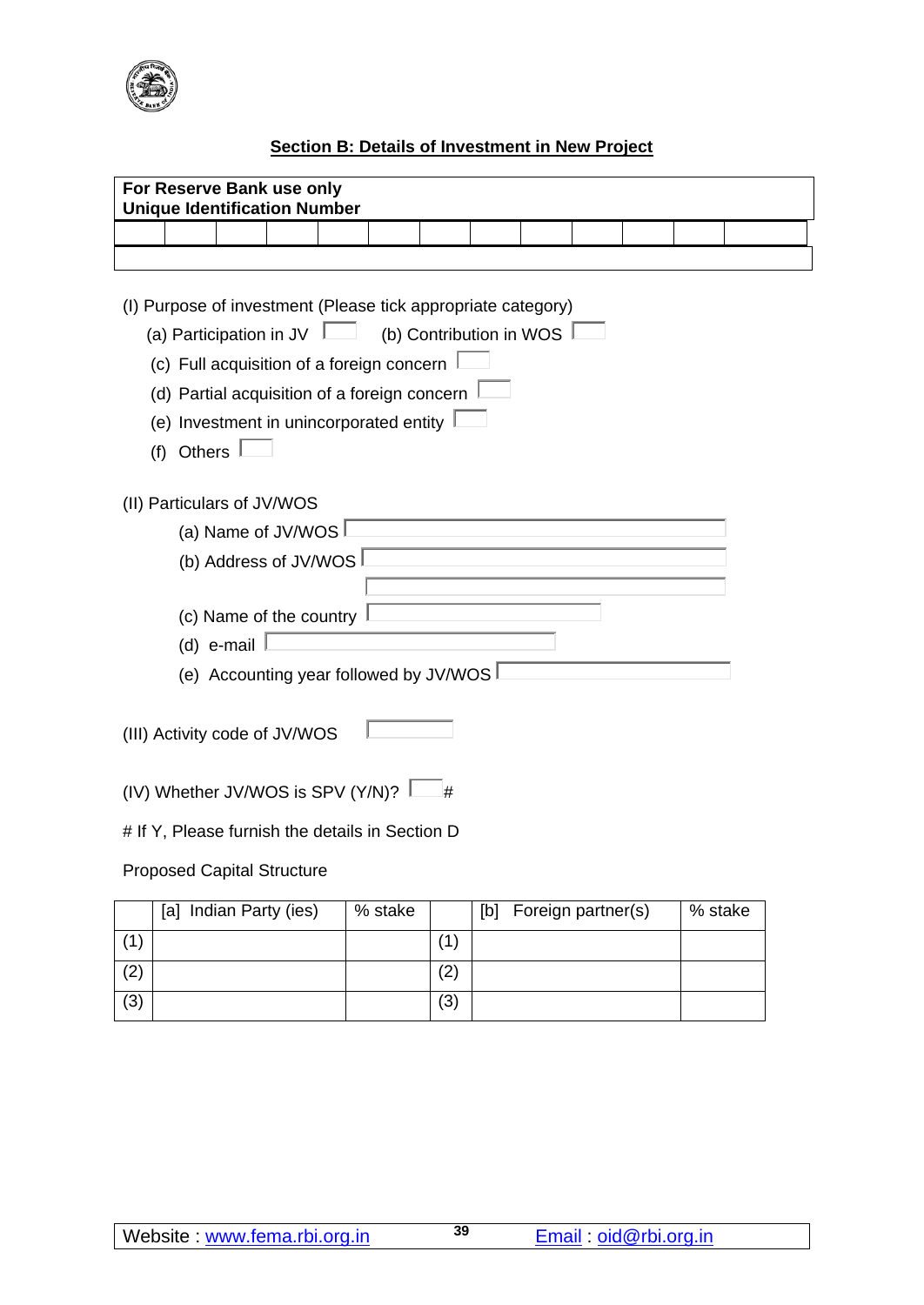

## **Section C: Details of Investment in Existing Project**

| Indicate 13 digit Unique Identification Number issued by Reserve Bank |  |  |  |  |  |  |  |  |  |  |
|-----------------------------------------------------------------------|--|--|--|--|--|--|--|--|--|--|
|                                                                       |  |  |  |  |  |  |  |  |  |  |
|                                                                       |  |  |  |  |  |  |  |  |  |  |

(I) Purpose of Supplementary Investment (Please tick appropriate category)

- (a) Enhancement of Equity in existing JV/WOS overseas
- (b) Enhancement of Preference Equity/ Convertible Debt
- (c) Grant/ Enhancement of Loan in existing JV/WOS
- (d) Extension/ Enhancement of Guarantees
- (e) Remittances to Unincorporated Entity
- (e) Others

#### (II) Capital Structure

|     | Indian Party (ies)<br> a | % stake |                   | Foreign partner(s)<br>[b] | % stake |
|-----|--------------------------|---------|-------------------|---------------------------|---------|
|     |                          |         | 1                 |                           |         |
| (2) |                          |         | $\left( 2\right)$ |                           |         |
| (3) |                          |         | (3)               |                           |         |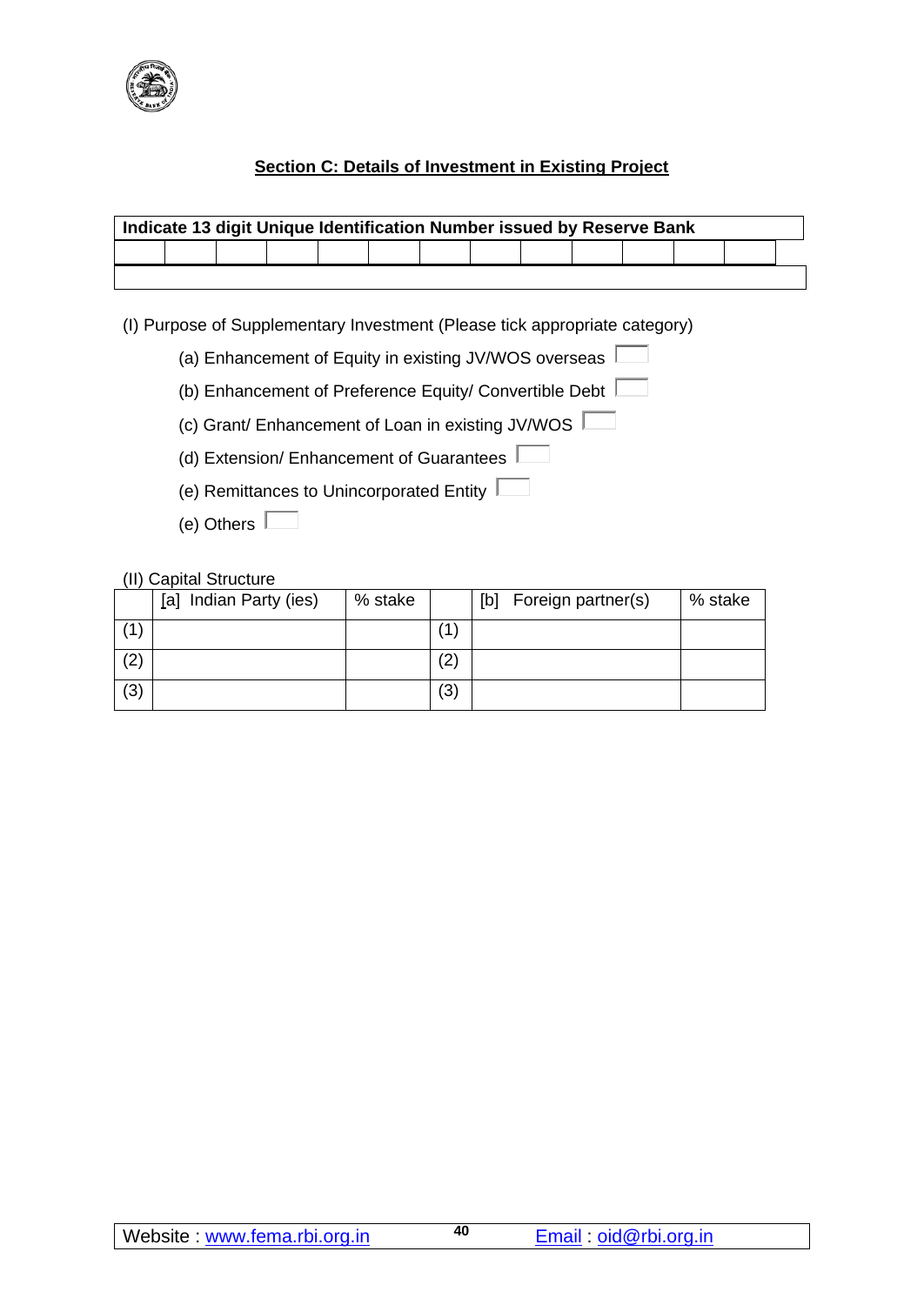

#### **Section D - Funding for JV / WOS**

(Amount in FCY 000's)

| I Full Value of the Overseas Acquisition<br>Il Estimated cost of overseas acquisition for the Indian Party                                                                                                                                                                                                                                                                                                                                                                                                                        |
|-----------------------------------------------------------------------------------------------------------------------------------------------------------------------------------------------------------------------------------------------------------------------------------------------------------------------------------------------------------------------------------------------------------------------------------------------------------------------------------------------------------------------------------|
| III Financial commitment * (in applicable FCY): FYC  <br>Amount                                                                                                                                                                                                                                                                                                                                                                                                                                                                   |
| IV Method of Investment by Indian Party<br>(i) Cash Remittance<br>(a) EEFC<br>(b) Market Purchase<br>(ii) Capitalization of<br>(a) Export of plant and machinery<br>(b) Others (please Specify)<br>(iii) ADRs / GDRs [raised overseas]<br>(iv) ECB/FCCB<br>(v) Swap of shares<br>(vi) Others (Please specify)<br><b>Total A [Indian Party]</b>                                                                                                                                                                                    |
| V. Whether JV/WOS is SPV (Y/N)<br>(a) If Y, purpose of SPV:<br>i) Full value of the overseas acquisition<br>ii) Direct / Indirect infusion by SPV<br>ii) Funds raised overseas with guarantee/<br>counter guarantee from Indian party<br>iii) Funds raised overseas without guarantee/<br>counter guarantee from Indian Party<br>iv) Funds contributed in the form of equity/<br>preference equity/ shareholder's loans<br>by foreign investors<br>v) Securitisation<br>vi) Any other mode (please specify)<br>Total <sup>1</sup> |

VI. Guarantees/ Other Non fund based Commitments  $\mathbb{L}$ 

Note \*: Financial Commitment as defined in FEMA 120/RB-2004 dated July 7, 2004 Sec 2(f)- Financial Commitment means amount of Direct Investment by way of contribution to equity, loan and 100 per cent of the amount of guarantee issued by Indian Party to or on behalf of its overseas Joint Venture company or Wholly Owned Subsidiary.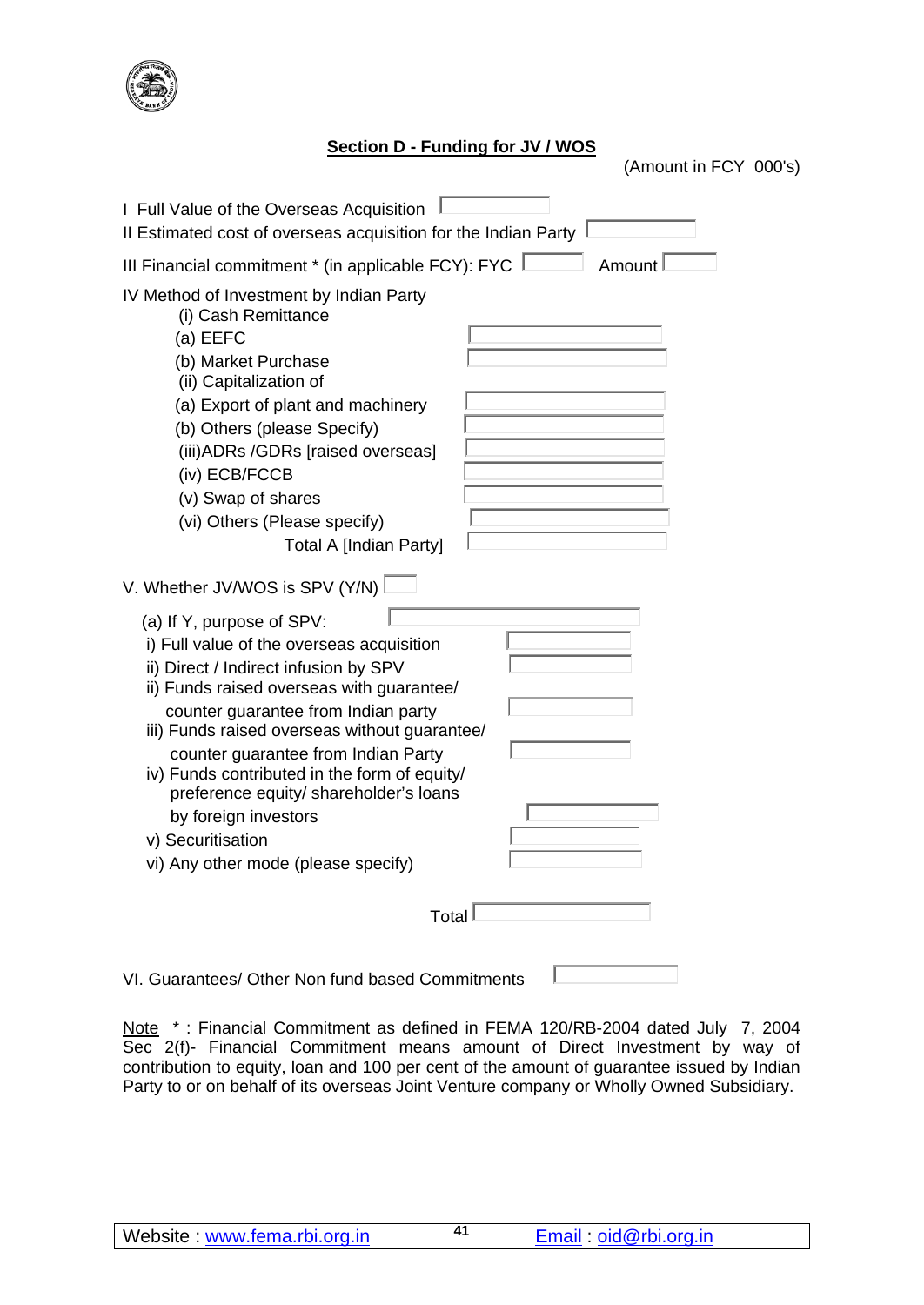

## **Section E : Declaration by the Indian Party**

(a) Whether the applicant party (ies), its promoters, directors, etc., are under investigations by any investigative/enforcement agency or regulatory body. If yes, the brief details thereof, including present stage of investigation/ adjudication / manner of disposal of the case.

\_\_\_\_\_\_\_\_\_\_\_\_\_\_\_\_\_\_\_\_\_\_\_\_\_\_\_\_\_\_\_\_\_\_\_\_\_\_\_\_\_\_\_\_\_\_\_\_\_\_\_\_\_\_\_\_\_\_\_\_\_\_\_

\_\_\_\_\_\_\_\_\_\_\_\_\_\_\_\_\_\_\_\_\_\_\_\_\_\_\_\_\_\_\_\_\_\_\_\_\_\_\_\_\_\_\_\_\_\_\_\_\_\_\_\_\_\_\_\_\_\_\_\_\_\_\_

\_\_\_\_\_\_\_\_\_\_\_\_\_\_\_\_\_\_\_\_\_\_\_\_\_\_\_\_\_\_\_\_\_\_\_\_\_\_\_\_\_\_\_\_\_\_\_\_\_\_\_\_\_\_\_\_\_\_\_\_\_\_\_

\_\_\_\_\_\_\_\_\_\_\_\_\_\_\_\_\_\_\_\_\_\_\_\_\_\_\_\_\_\_\_\_\_\_\_\_\_\_\_\_\_\_\_\_\_\_\_\_\_\_\_\_\_\_\_\_\_\_\_\_\_\_\_

\_\_\_\_\_\_\_\_\_\_\_\_\_\_\_\_\_\_\_\_\_\_\_\_\_\_\_\_\_\_\_\_\_\_\_\_\_\_\_\_\_\_\_\_\_\_\_\_\_\_\_\_\_\_\_\_\_\_\_\_\_\_\_

\_\_\_\_\_\_\_\_\_\_\_\_\_\_\_\_\_\_\_\_\_\_\_\_\_\_\_\_\_\_\_\_\_\_\_\_\_\_\_\_\_\_\_\_\_\_\_\_\_\_\_\_\_\_\_\_\_\_\_\_\_\_\_

(b) Whether the promoter Indian party (ies) is (are) presently on Exporters' Caution List of Reserve Bank for non-realization of export proceeds or on the list of defaulters to the Banking System circulated by Reserve Bank. If so, status of the Indian party (ies):

(c) Any other information relevant to this proposal, including any special benefits / incentives available in the host country for setting up / acquiring the proposed concern.

(d) Wherever applicable, the Annual Performance Report, as required in terms of Regulation 15(iii) of the Notification No. FEMA 120 / RB - 2004 dated July 07, 2004, as amended from time to time, in respect of all the existing JV / WOS of the Indian party has been submitted.

I/ We hereby certify that the information furnished above are true and correct.

|                                     | (Signature of authorised official) |
|-------------------------------------|------------------------------------|
| Date: ____________                  | <b>Stamp/Seal</b>                  |
| Name:------------------------------ |                                    |
| Designation-----------------------  |                                    |
| List of enclosures:                 |                                    |
| 1.                                  | 4.                                 |
| 2.                                  | 5.                                 |
| 3.                                  | 6.                                 |

 $\frac{1}{\sqrt{2}}$  ,  $\frac{1}{\sqrt{2}}$  ,  $\frac{1}{\sqrt{2}}$  ,  $\frac{1}{\sqrt{2}}$  ,  $\frac{1}{\sqrt{2}}$  ,  $\frac{1}{\sqrt{2}}$  ,  $\frac{1}{\sqrt{2}}$  ,  $\frac{1}{\sqrt{2}}$  ,  $\frac{1}{\sqrt{2}}$  ,  $\frac{1}{\sqrt{2}}$  ,  $\frac{1}{\sqrt{2}}$  ,  $\frac{1}{\sqrt{2}}$  ,  $\frac{1}{\sqrt{2}}$  ,  $\frac{1}{\sqrt{2}}$  ,  $\frac{1}{\sqrt{2}}$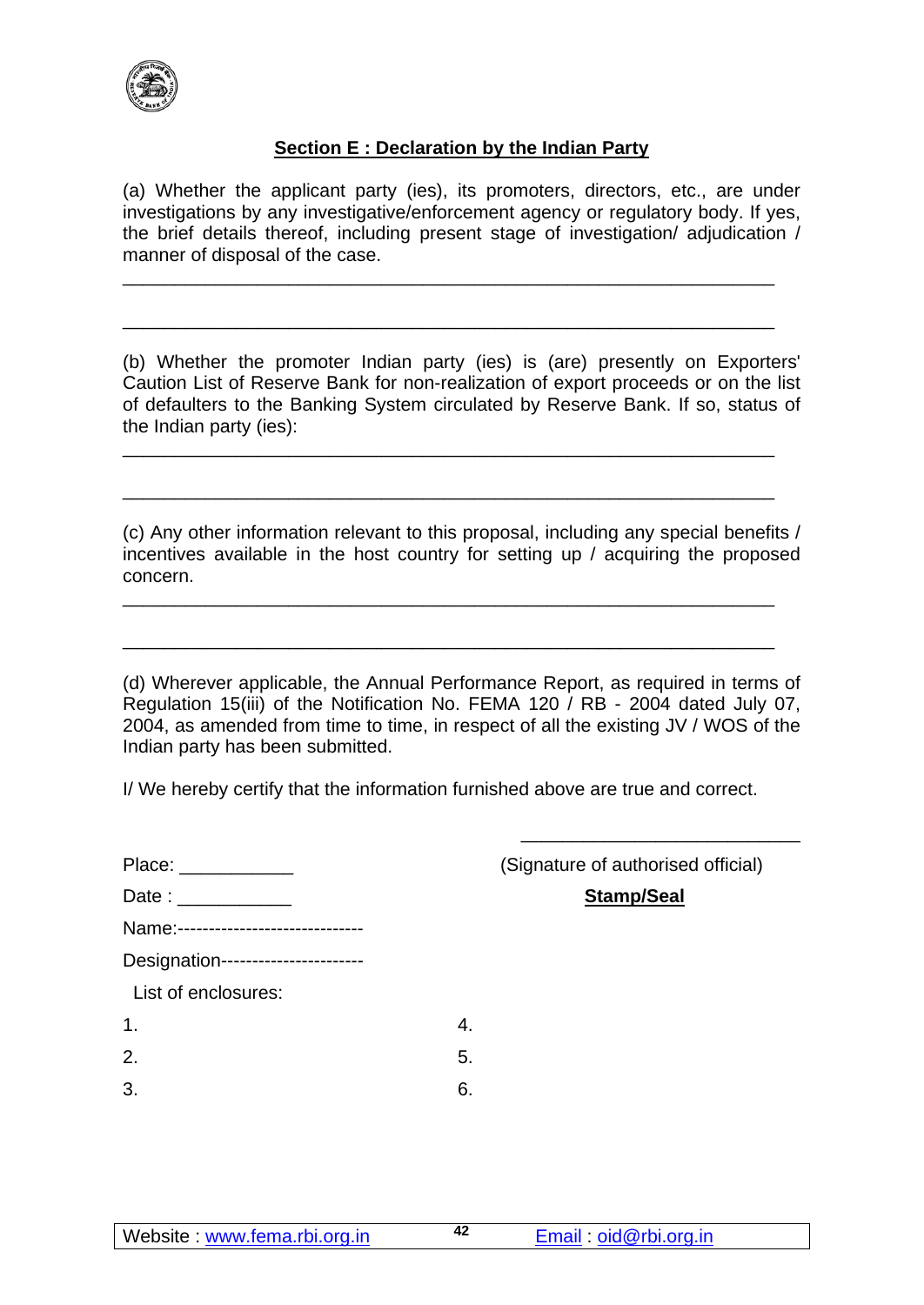

## **Section F : Certificate by the Statutory Auditors of the Indian Party**

It is certified that the terms and conditions contained in Notification No. FEMA 120/RB-2004 dated July 7, 2004, as amended from time to time (Foreign Exchange Management (Transfer or Issue of any Foreign Security) Regulations, 2004) have been complied with by the Indian party(Name of the Indian Party) in respect of the investment under report. In particular, it is certified that:

(i) the investment is not in real estate oriented or banking business, and

(ii) the amount of foreign exchange proposed to be purchased for remittance towards the investment (or financial commitment) together with remittances for all overseas investments (or financial commitment) already made and exports and other dues capitalized / swap of shares / investment from ECB / FCCB balances for investment abroad under the Automatic Route is within the limit stipulated by the Reserve Bank from time to time. This has been verified with reference to the net worth of the Indian party (Name of the Indian Party) as on the date of last audited balance sheet, i. e.----- --(date)

(iii) has complied with the valuation norms prescribed for the investment

(iv) has complied with the ECB guidelines #

(v) that the Indian party (a) has made net profits during the preceding three years, (b) has fulfilled the prudential norms of capital adequacy as prescribed by the regulatory authority concerned; (c) has been registered with the appropriate regulatory authority in India and (d) has obtained approval for the investment in financial services sector activities from the regulatory authorities concerned in India and abroad\*.

Further, certified that, wherever applicable, the Annual Performance Report, as required in terms of Regulation 15(iii) of the Notification *ibid,* in respect of all the existing JV / WOS of the Indian party has been submitted.

Note: \*Applicable only in cases where the investment is in the financial services sector (e.g. insurance, mutual fund, asset management, etc.).

# Applicable where investment is funded through ECB/FCCB balances.

#### (**Signature of the Statutory Auditors of the Indian Party) Name of the firm, Stamp and Registration number**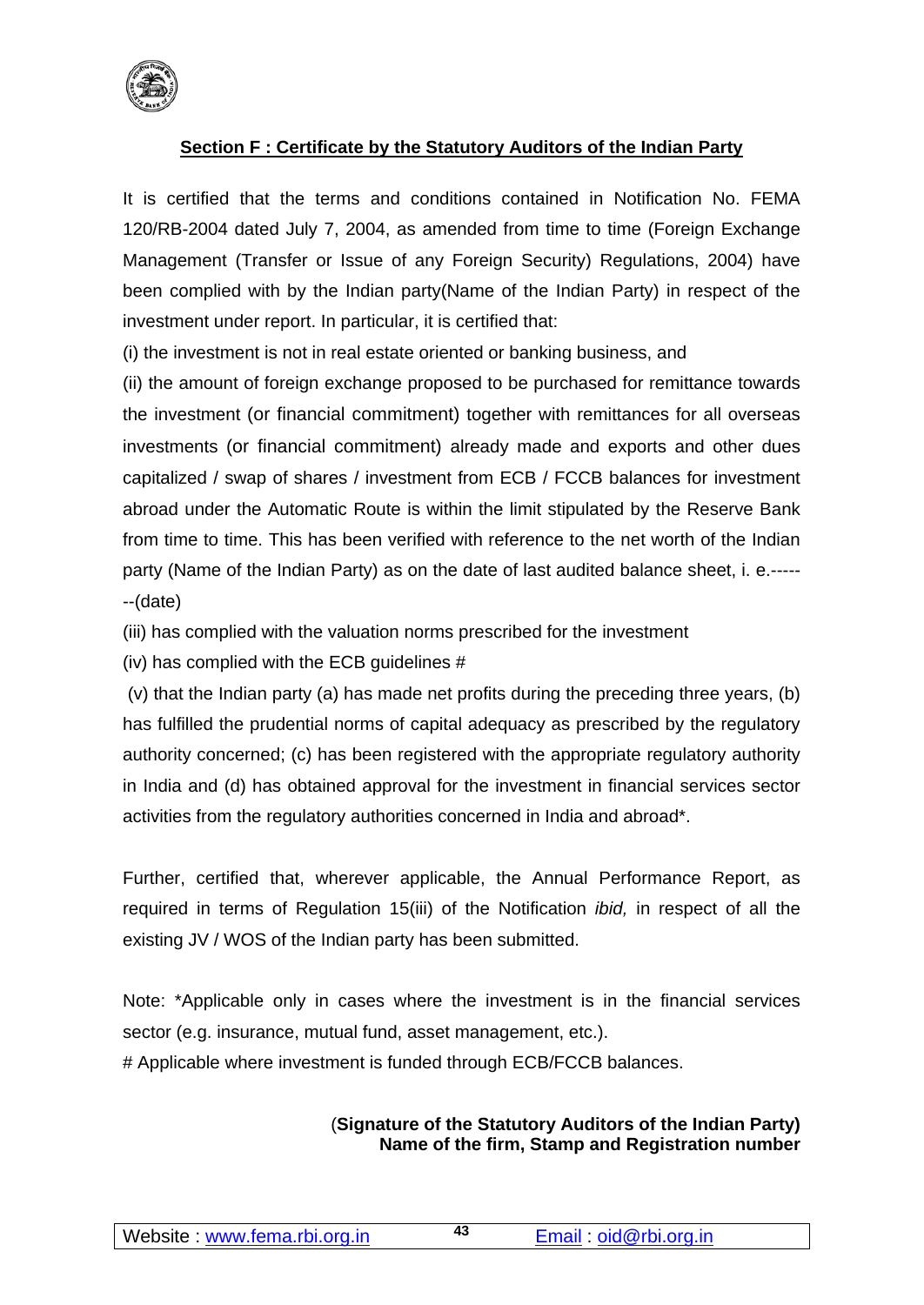

#### **PART II**

## **REPORTING OF REMITTANCES**

#### **For office use only**

 **Date of Receipt ---------------- Inward No.** 

In case investment is in the existing JV/WOS, please indicate Unique Identification No. already allotted : No.

(I) Name of Indian Company:  $\square$ 

(II) Is there any change in Company name since last reporting? (Y/N)  $\overline{I}$ If yes, specify Old Company Name

#### **DETAILS OF CURRENT REMITTANCES EFFECTED**

|                            |      | <b>OUNNERT INEMITTARGED ETTEUT</b> | (Amount in 000's of FCY) |
|----------------------------|------|------------------------------------|--------------------------|
| Code of Reporting AD       |      | foreign currency**:                |                          |
| (a) From EEFC A/c.         |      |                                    |                          |
| Equity                     | Loan | Guarantee<br>(Invoked)             | Date of Remittance       |
|                            |      |                                    |                          |
| (b) By Market Purchases    |      |                                    |                          |
| Equity                     | Loan | Guarantee<br>(Invoked)             | Date of Remittance       |
|                            |      |                                    |                          |
| (c) From the ADR/GDR funds |      |                                    |                          |
| Equity                     | Loan | Guarantee<br>(Invoked)             | Date of Remittance       |
|                            |      |                                    |                          |
| (d) By Swap of Shares      |      |                                    |                          |
| Equity                     | Loan | Guarantee<br>(Invoked)             | Date of Swap             |
|                            |      | <b>XXXX</b>                        |                          |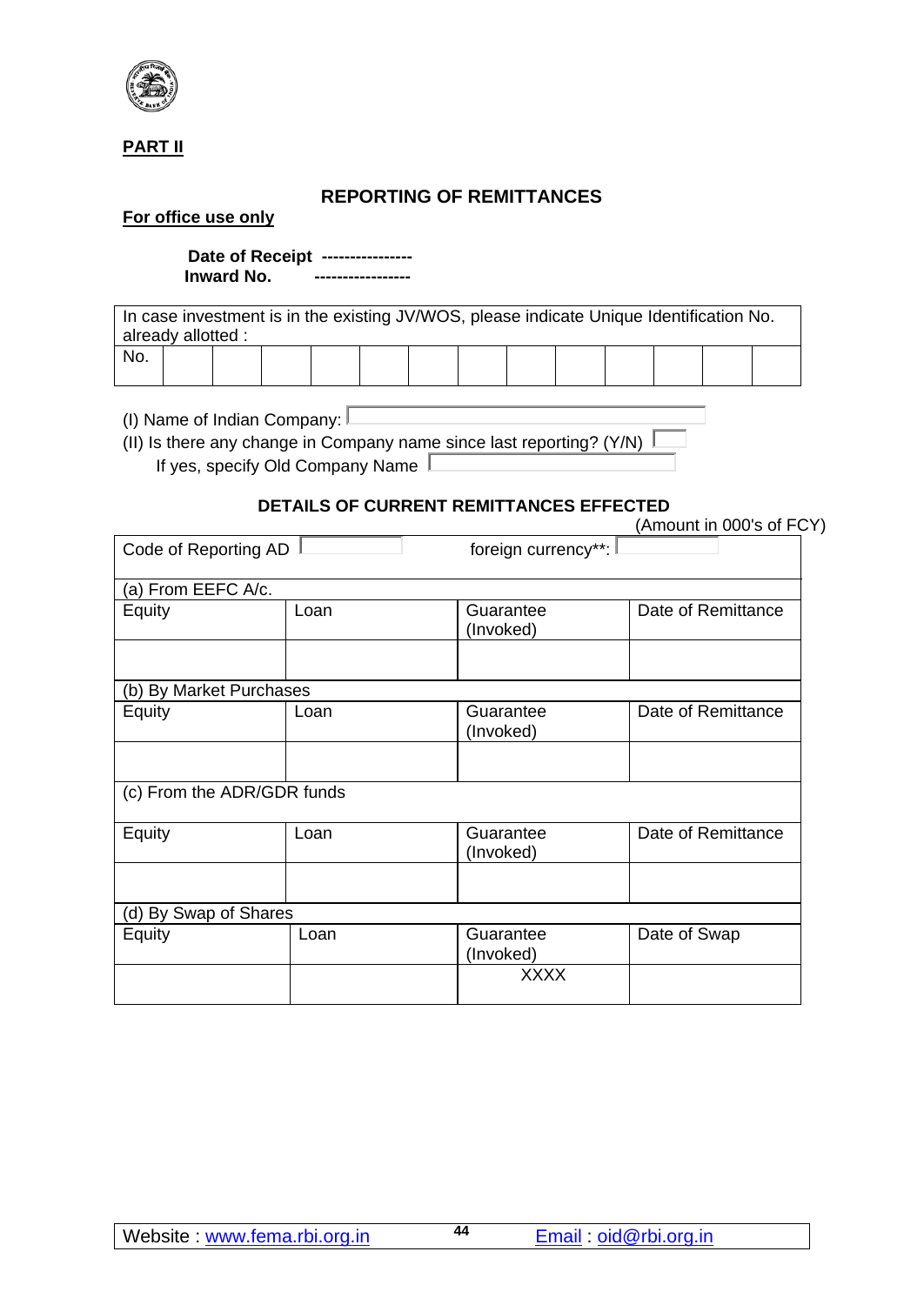

| (e) From ECB/ FCCB balances parked in India/outside India |                                           |                        |                     |  |  |  |
|-----------------------------------------------------------|-------------------------------------------|------------------------|---------------------|--|--|--|
| Equity                                                    | Loan                                      | Guarantee<br>(Invoked) | Date of Transaction |  |  |  |
|                                                           |                                           |                        |                     |  |  |  |
|                                                           |                                           |                        |                     |  |  |  |
|                                                           | (g) Capitalization of Exports/Other dues@ |                        |                     |  |  |  |
| Date of capitalization:                                   |                                           | Amount:                |                     |  |  |  |
| (h) Guarantee issued: Date                                |                                           | Amount:                |                     |  |  |  |
| (Fresh / Existing Guarantee Period                        |                                           |                        |                     |  |  |  |
| Extended)                                                 |                                           |                        |                     |  |  |  |
| <b>Validity Period</b>                                    |                                           |                        |                     |  |  |  |

- Note : \*\* Please indicate name of the foreign currency (FCY) as per SWIFT code.
	- @ Please specify the other dues being capitalized viz., royalty, technical know-how fee, consultancy fees, etc.

We hereby confirm that the remittance (strike out whichever is not applicable)

i) has been allowed under the Automatic Route based on the certification given by the Statutory Auditors confirming compliance with the prescribed terms and conditions by the Indian party ;

ii) is in accordance with the terms and conditions of the approval letter issued by the Reserve Bank ; and

iii) in respect of the invoked guarantee remittance has been made after satisfying that the claim is in conformity with the terms and conditions of the guarantee issued to/on behalf of the JV/WOS abroad.

Place Date:

(Signature of authorised official of the bank)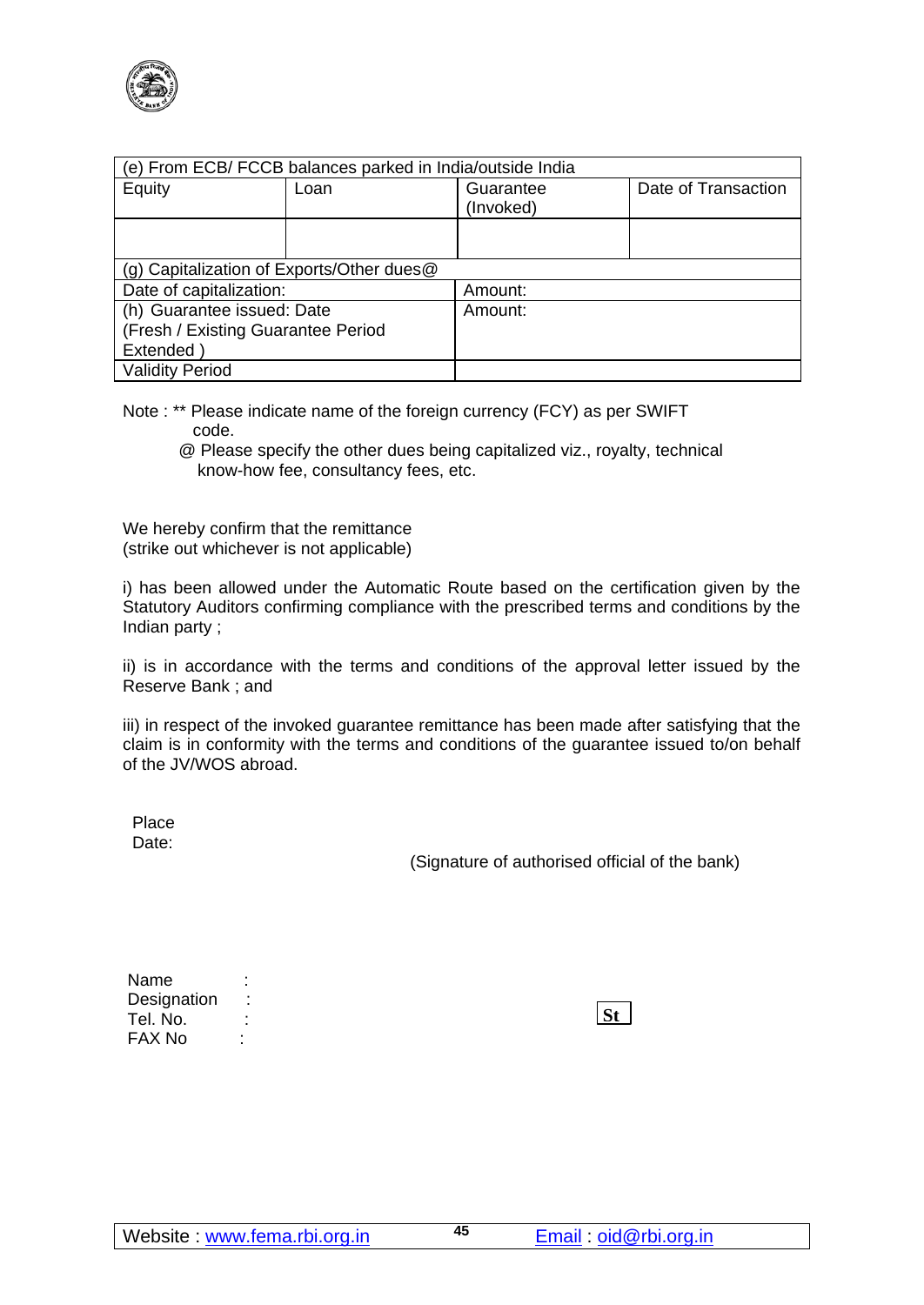

#### **PART III**

#### **ANNUAL PERFORMANCE REPORT (APR)**

(To be submitted, certified by Statutory Auditors of the Indian party, through the designated AD Category– I bank every year by June  $30<sup>th</sup>$  as long, as the JV / WOS is in existence)

**I.** Reference Date of APR :

**II.** Unique Identification Number :



(Please indicate 13 digit Unique Identification number issued by RBI)

### **III.** Changes in capital structure since last reporting

(Amount in FCY)

|         | Amount (new) | % share (new) |
|---------|--------------|---------------|
| Indian  |              |               |
| Foreign |              |               |

#### IV. Operational details of the JV/ WOS for the last two years

|                        |                      | (Amount in FCY)     |
|------------------------|----------------------|---------------------|
|                        | <b>Previous Year</b> | <b>Current Year</b> |
| i) Net Profit / (Loss) |                      |                     |
| Dividend               |                      |                     |
| iii)<br>Net worth      |                      |                     |

#### V. Repatriation from the JV / WOS

(Amount in FCY)

|                                | During the last year | Since commencement of |
|--------------------------------|----------------------|-----------------------|
|                                | ended                | business              |
| Profit                         |                      |                       |
| <b>Dividend</b><br>(ii)        |                      |                       |
| (iii) Retained Earnings*       |                      |                       |
| Investments into India<br>(iv) |                      |                       |
| (v)Others**(Please specify)    |                      |                       |

 \* (Represent part of the profits of the JV/WOS which is retained and reinvested in the JV/WOS).

\*\* (Royalties, technical know-how fees, consultancy fees, etc.)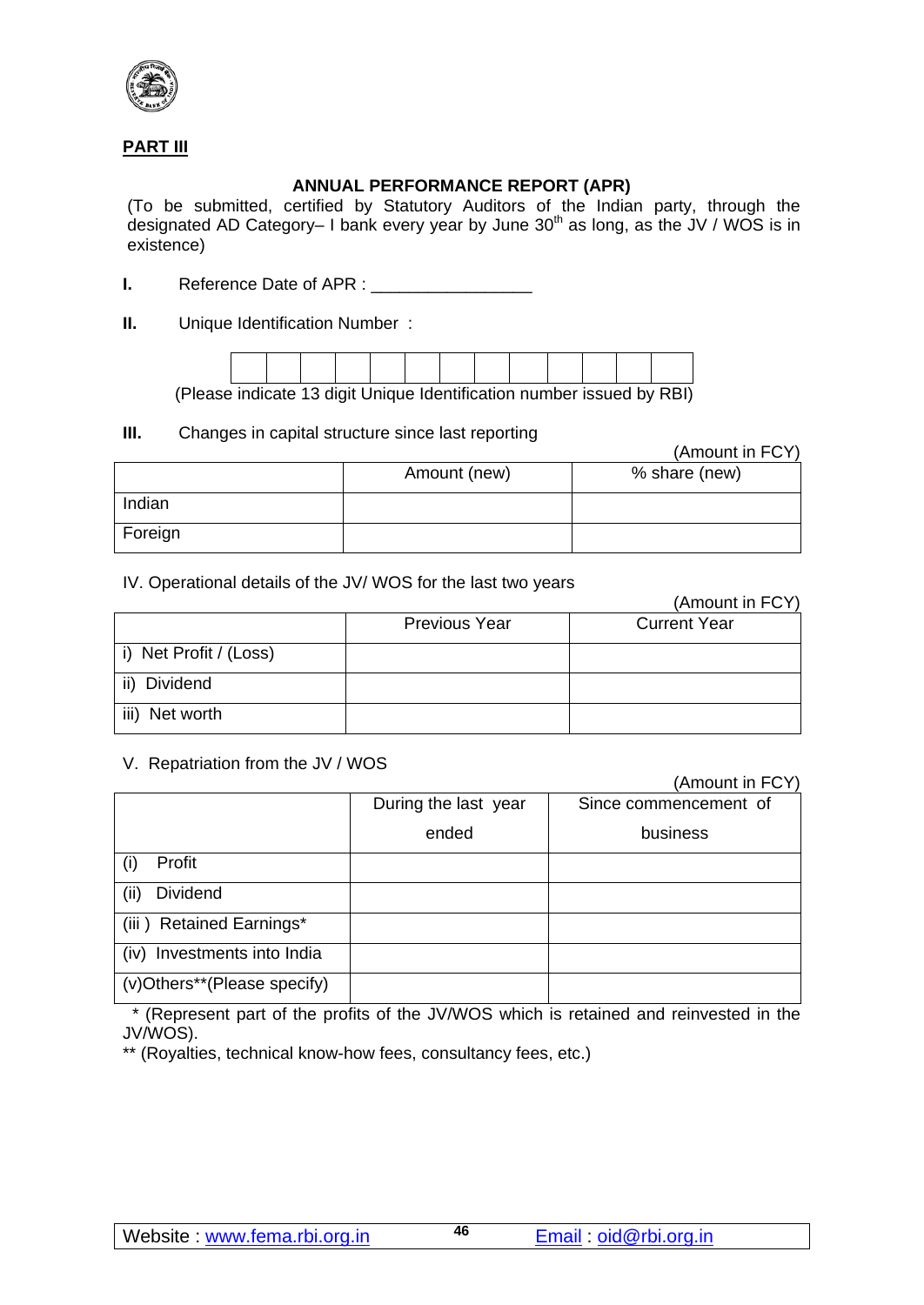

#### VI. Investment in step down subsidiaries since last reporting

| Country                              |  |
|--------------------------------------|--|
| Name of JV/WOS                       |  |
| Amount of Investment (Amount in FCY) |  |
|                                      |  |

Place: \_\_\_\_\_\_\_\_\_\_\_\_\_\_

Date : \_\_\_\_\_\_\_\_\_\_\_

(Signature of authorized official)

Stamp/Seal

Name:----------------------------

Designation----------------------

(Signature of the Statutory Auditors of the Indian party) Name of the firm, Stamp and Registration number

Signature of the Authorised Official of the designated AD:

Name: Designation: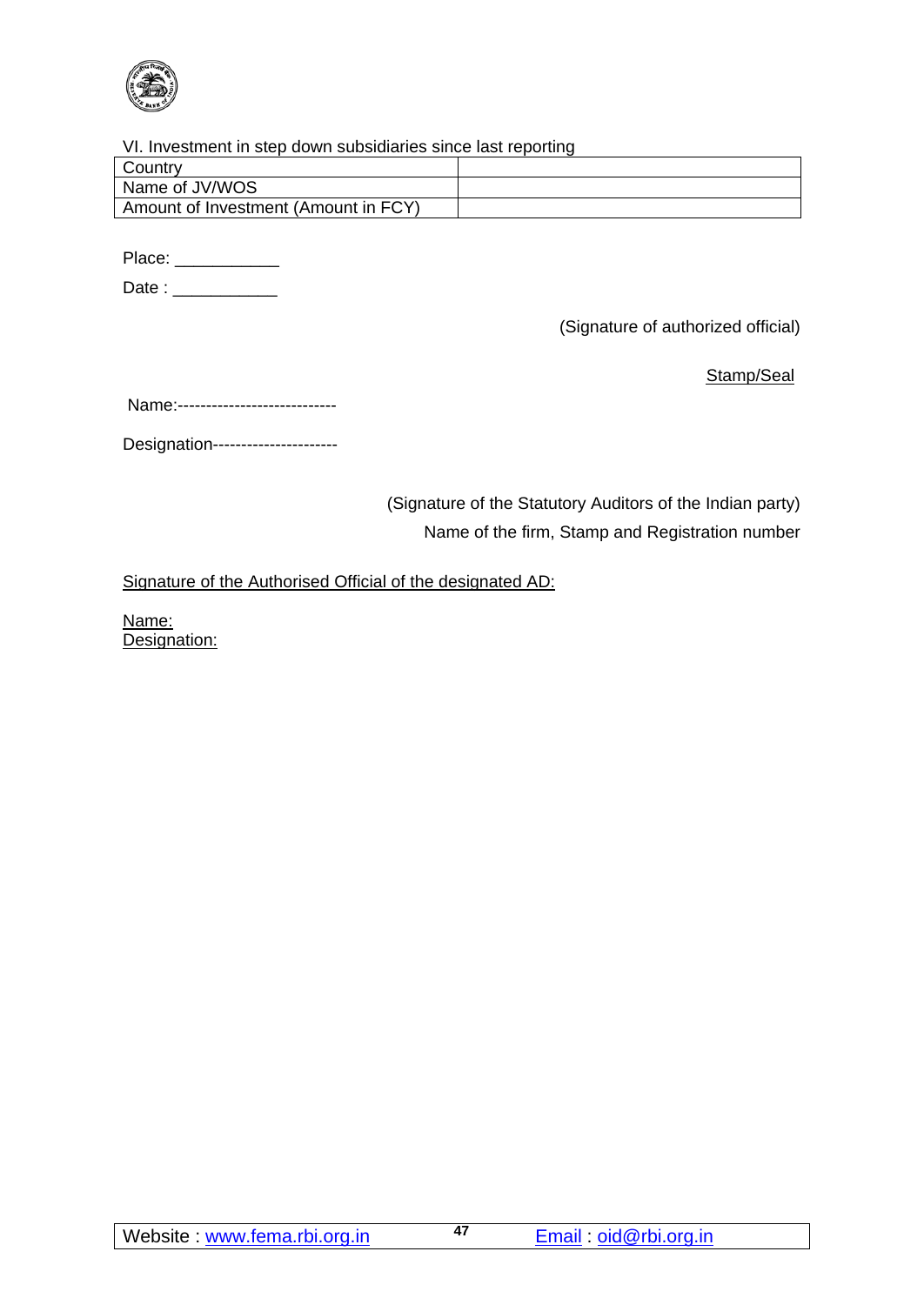

**PART IV**

#### **Report on Closure / Disinvestment / Voluntary Liquidation / Winding Up of JV/WOS**

(To be submitted by the designated AD Category – I bank) (All Amounts in FCY, in thousands)

Name and Address of the AD Category - I bank: \_\_\_\_\_\_\_\_\_\_\_\_\_\_\_\_\_\_\_\_\_\_\_\_\_\_\_\_\_\_\_\_\_\_

AD Code:  $\Box$ 

Unique Identification Number allotted by the Reserve Bank

Whether APRs submitted regularly? (Y/N)  $\Box$ Date of submission and period to which last APR relates:

Details of Investment

| Equity | Guarantees Issued |
|--------|-------------------|
|        |                   |

#### Details of Remittances

| Equity | _oan | Guarantees Invoked |
|--------|------|--------------------|
|        |      |                    |

#### Changes in the capital Structure since the last APR

| Fautv | Loan | Guarantees Issued |
|-------|------|-------------------|
|       |      |                   |

Amount Repatriated on disinvestments

| $-2.11$ | or |
|---------|----|
|         |    |

It is certified that (Strike out whichever is not applicable)

I. (a) the sale is effected through a stock exchange where the shares of the overseas Joint Venture (JV) or Wholly Owned Subsidiary (WOS) are listed;

(b) if the shares are not listed on the stock exchange, and the shares are disinvested by a private arrangement, the share price is not less than the value certified by a Chartered Accountant /Certified Public Accountant as the fair value of the shares based on the latest audited financial statements of the Joint Venture or Wholly Owned Subsidiary;

(c) The Indian party does not have any outstanding dues by way of dividend, technical know-how fees, royalty, consultancy, commission or other entitlements, and/or export proceeds from the Joint Venture or Wholly Owned Subsidiary,

(d) The overseas concern has been in operation for at least one full year and the Annual Performance Report together with the audited accounts for that year has been submitted to the Reserve Bank;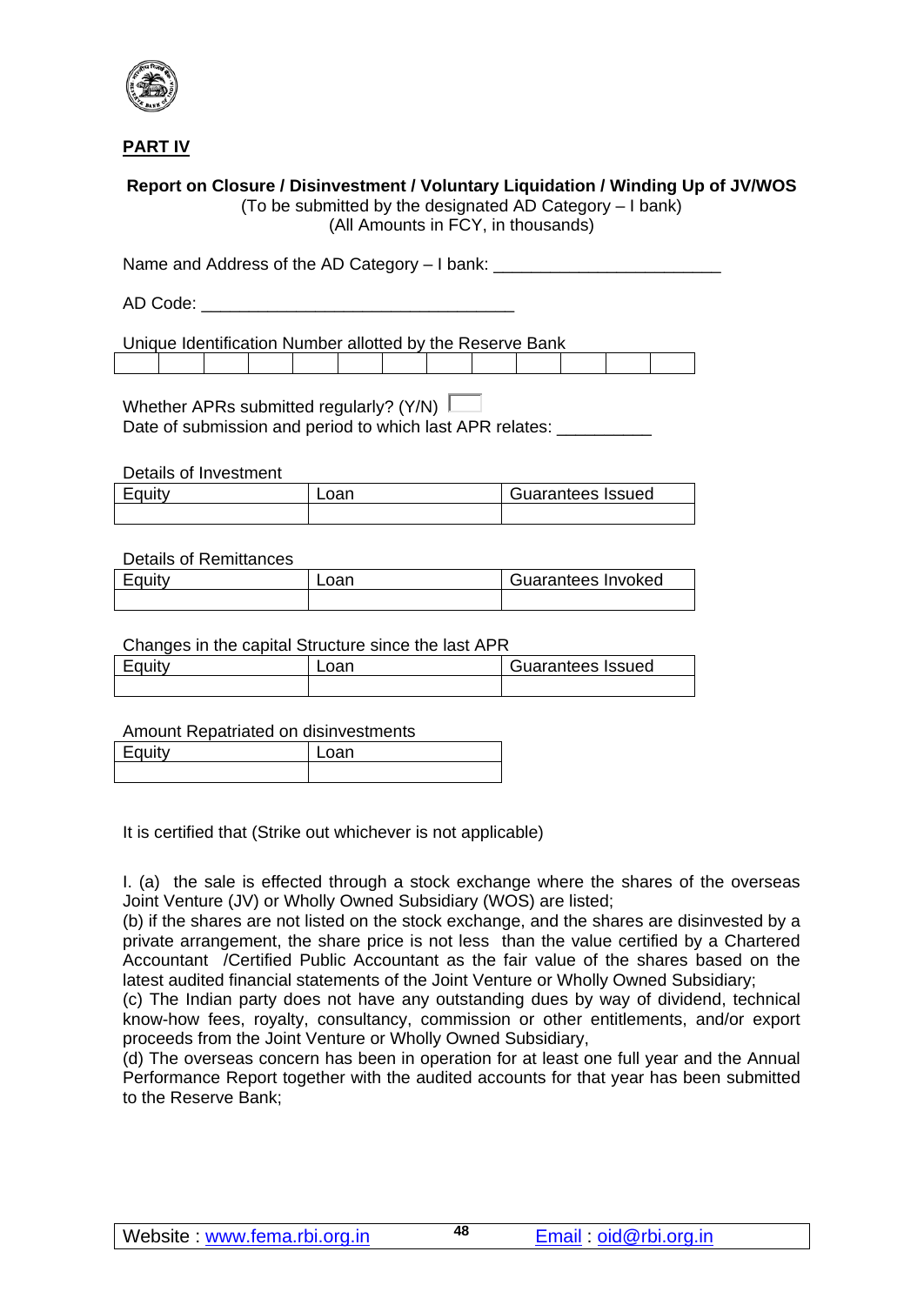

(e) The Indian party is not under investigation by CBI/ED/SEBI/IRDA or any other regulatory authority in India.

Place Date:

(Signature of authorised official of the bank)

Name: Designation : Tel. No. : FAX No. :

**St**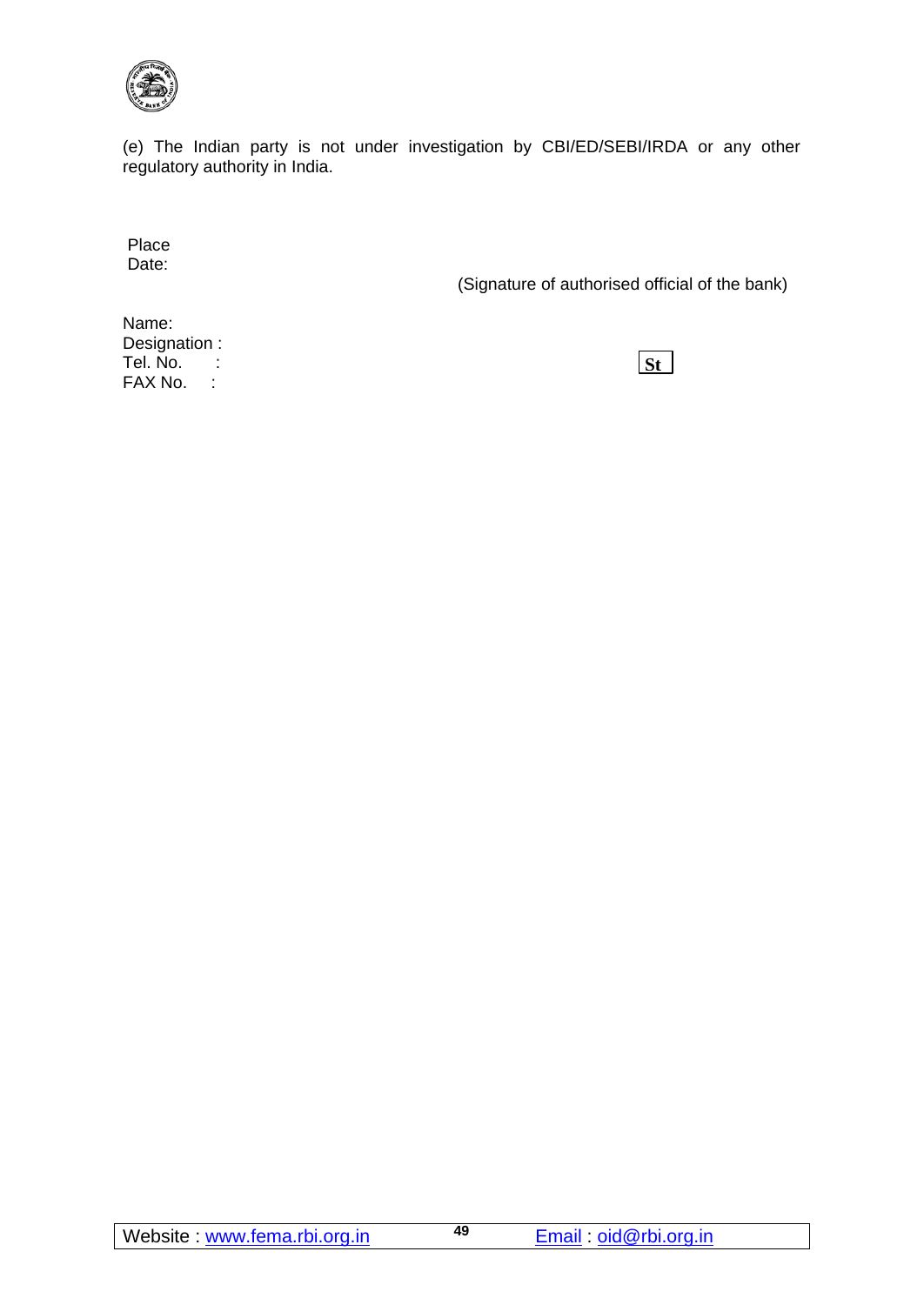

## **Instructions for filling up the Form ODI**

(This part should be detached and retained by the applicant)

This set of forms attempts to capture basic information relating to overseas investments by Indian parties (as defined under [Notification FEMA 120/RB-2004 dated July 7, 2004,](https://www.rbi.org.in/Scripts/BS_FemaNotifications.aspx?Id=2126) as amended from time to time).

- $\triangleright$  Part I contains details of the JV/WOS, Indian Parties and the financing pattern of the overseas entity.
- $\triangleright$  Part II reports remittances (or financial commitment) certified by AD.
- $\triangleright$  Part III is the Annual Performance Report, which contains brief particulars of the performance of the overseas entity and
- $\triangleright$  Part IV is to be used at the time of disinvestment/liquidation/winding up.

Section D of Part I is critical, since information regarding ownership structure and financing pattern have been included here. In addition to details of remittance from India, Part I must report full details of funding through SPVs / subsidiaries overseas, share of foreign partners, etc.

(1) Part I (barring Section C) of the form is required to be filled up by the Indian party seeking to invest in JV / WOS overseas either under Automatic Route or Approval Route and submitted to the designated AD Category – I bank. Part I (Sections C and D) is required to be submitted, whenever the initial capital or financing structure of the JV / WOS reported to the Reserve Bank at the time of the initial remittance / approval undergoes changes by way of expansion, merger, infusion of additional capital, etc.

(2) Under Automatic Route, in case of new proposals, immediately after effecting remittance, the designated AD Category - I bank should forward Part I of the form along with Part II to The Chief General Manager, Reserve Bank of India, Foreign Exchange Department, Central Office, Overseas Investment Division, (OID), Amar Bldg., Mumbai 400 001 for obtaining the Unique Identification Number..

(3) Under Approval Route, Part I of the form, after scrutiny, should be submitted by the AD Category-I bank, along with their recommendations, to the Reserve Bank at the above address. If approved, Part I of the form will be returned to the AD Category – I bank and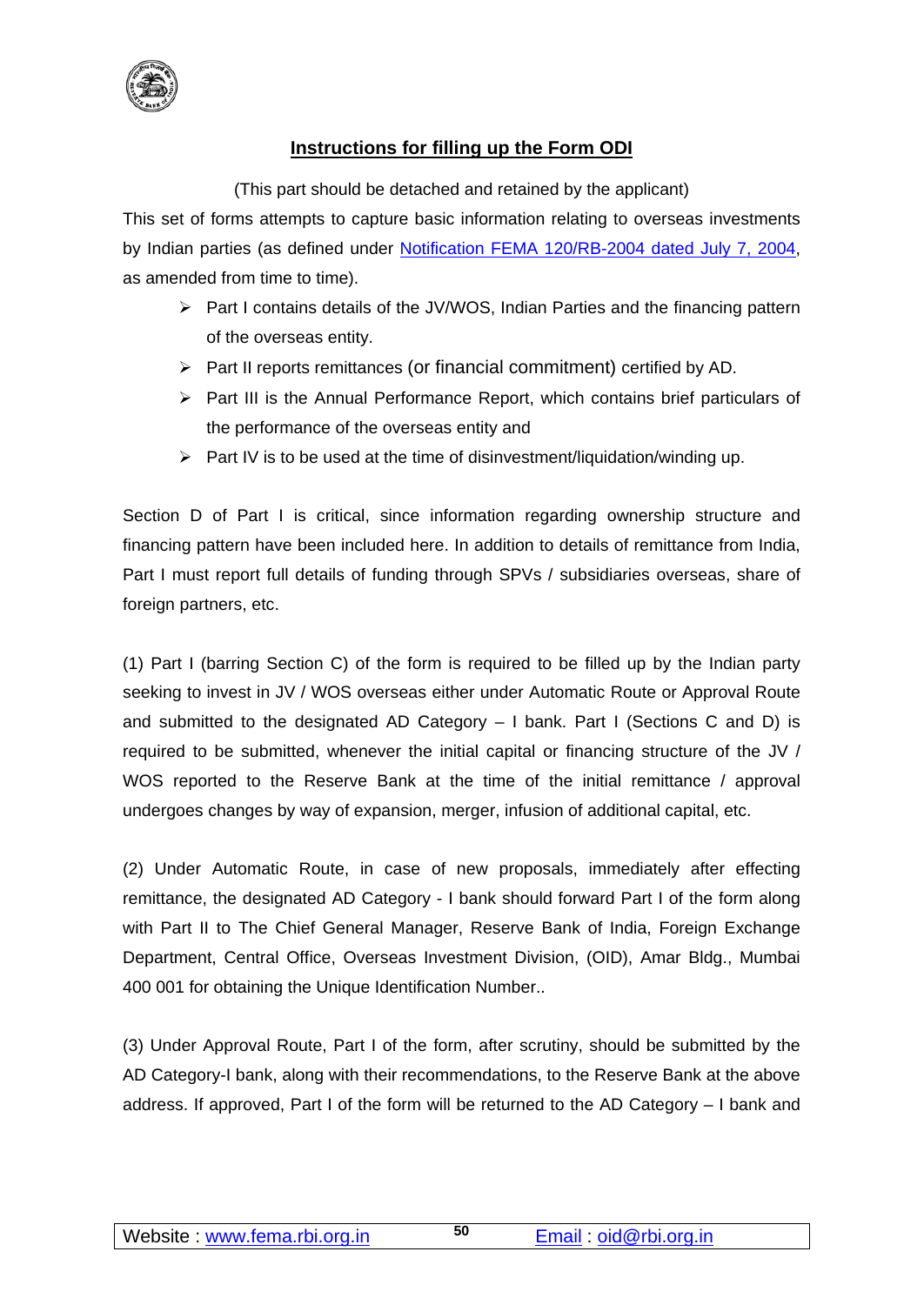

should be resubmitted by the AD Category – I bank to Reserve Bank immediately after effecting the remittance, along with Part II of form at the address mentioned above.

(4) In case of supplementary remittances (or financial commitment), only Part II of the form, complete in all respects, is required to be submitted by the AD Category - I bank to Reserve Bank. However, if capital structure / financing pattern, etc. of the JV / WOS have changed since reporting at the time of initial investment Part I of the form (barring Sections A and B) need to be submitted along with Part II.

(5) In case more than one Indian promoter is investing in the same JV / WOS, details of each such promoter should be provided in a single format by the AD designated for the JV / WOS.

(6) Annual Performance Report (APR) (Part III) should be submitted online, through the designated AD bank, by June  $30<sup>th</sup>$  every year as long as the JV/WOS is in existence.

(7) All amounts of foreign currency (FCY) and Indian rupees (INR) **should be in actuals only.**

(8) When JV / WOS is closed / wound up / disinvested / liquidated, etc., report should be submitted to Reserve Bank at the address above in Part IV of the form within 30 days of the disinvestment.

(9) Reserve Bank reserves the right to put the information furnished here in the public domain.

For approval by the Reserve Bank, the following documents need to be submitted along with Part I.

(a) A report from the bankers of the Indian party in a sealed / closed cover.

(b) The latest Annual Accounts, i.e. Balance Sheet and Profit and Loss Account of the Indian party along with the Directors' Report.

(c) Additional documents as under, if the application is made for partial / full takeover of an existing foreign concern:-

(i) A copy of the certificate of incorporation of the foreign concern;